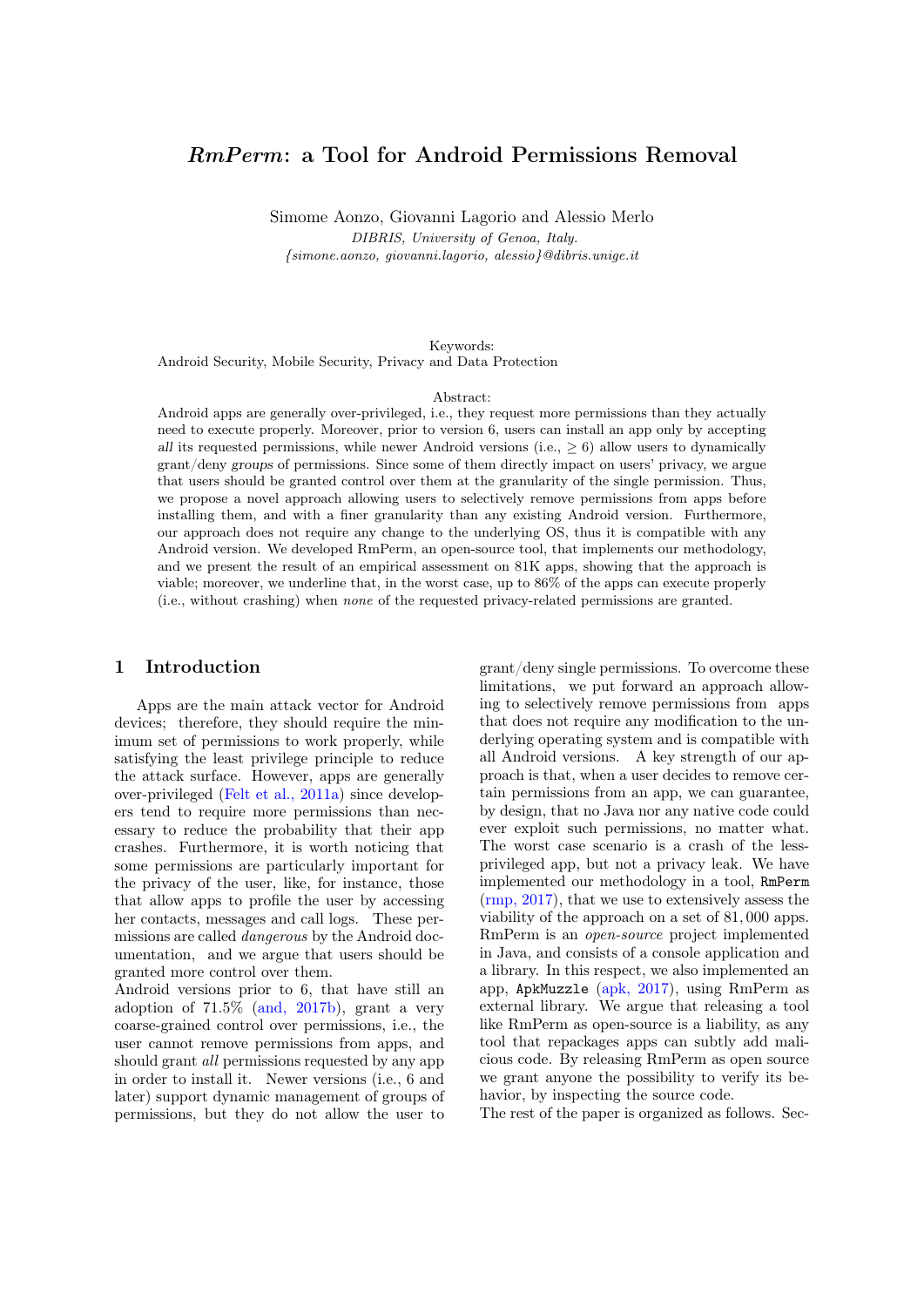tion [2](#page-1-0) describes our methodology for permission removal, while Section [3](#page-2-0) assesses its viability and performance. Section [4](#page-5-0) sets our proposal within the current state-of-the-art. Finally, Section [5](#page-6-0) concludes and points out some future work.

### <span id="page-1-0"></span>2 Permission Removal

A quite direct way to remove a set of permissions  $P = \{p_1, \ldots, p_n\}$  from an app A is simply to modify its manifest, contained in the APK of A, obtaining  $A'$ . This action has two consequences:

- 1. the digital signature s, for the APK of A, cannot be reused for  $A'$  since its manifest, and so the resulting APK, differs from the original;
- 2.  $A'$  may crash due to unexpected exceptions, thrown by the invocation of some API method that needs some permission  $p_i$  to run. Indeed, prior to Android 6, an app asking for the set of permissions  $P$  gets installed only if the user grants the whole set  $P$ , so apps could assume to be granted all asked permissions.

Since the signature s has been produced using an unknown secret key, we have no choice but to sign  $A'$  with another (secret) key. The only user visible effect is that Android will consider  $A$  and  $A'$ two different apps; however, since they have the same name, only one of them can be installed at any time. We do not consider this a problem; in some sense they *are different*:  $A'$  is probably safer than  $A!$  To avoid that  $A'$  crashes because of an unexpected exception, due to a missing permission  $p$ , we carry out a customization to all invocations of API methods that need the permission p. This, in turn, means that we need a mapping between permissions and the API methods that require such permissions. Surprisingly, this mapping is not provided by the official documentation. However, we were able to obtain the mapping from the Androguard Project [\(and, 2017a\)](#page-7-4).

Using *Dexlib2* [\(dex, 2017\)](#page-7-5) we have implemented RmPerm, a tool to redirect selected API method invocations to our own alternative implementations.[1](#page-1-1) Custom methods typically just return some fake data to the app, to let it proceed. Consider, for instance, the method execute, declared in org.apache.http .impl.client.DefaultHttpClient: it needs the

```
@CustomMethodClass
public class CustomMethods {
  @MethodPermission(
   permission="android.permission.INTERNET",
   defClass="java.net.URL")
 public static InputStream openStream(URL u)
    { return new FakeInputStream(); }
  @AuxiliaryClass
 public static class FakeInputStream
              extends InputStream {
      @Override
      public int read() throws IOException
        { return 0; }
 }
}
```
Figure 1: Example of method redirection

INTERNET permission and returns a org.apache. http.HttpResponse; in this case, we cannot just remove the invocation or return a null reference, because that would likely make the app crash. In such cases we must mock a "reasonable" return value. In the general case, when we want to redirect the invocation for an instance method m of class C, with the signature  $T_r$   $m(T_1, \ldots, T_n)$ , we define a new static method  $T_r$   $m(C, T_1, \ldots, T_n)$ , defined in a class  $X$  that we add to the APK. The first parameter, of type  $C$ , plays the role of the receiver of the corresponding instance method. This kind of setup is similar to  $C#$  extension methods. Then, we rewrite all the invocations of the form  $e_0.m(e_1, \ldots, e_n)$ , where  $e_0$  has static type C, with  $X.m(e_0, e_1, \ldots, e_n)^2$  $X.m(e_0, e_1, \ldots, e_n)^2$ .

To make writing custom replacement methods as easy as possible, our tool reads a DEX file and searches for classes and methods that are annotated with Java custom annotations, that we have defined: @CustomMethodClass, @MethodPermission and @AuxiliaryClass. The annotation @CustomMethodClass simply marks classes that contain replacement methods; this is simply an optimization to avoid to process each and every method of the input file. The annotation @MethodPermission(p, defClass) indicates the involved permission p and the defining class (in the Android API) defClass. Finally, @AuxiliaryClass marks the classes that must be copied into the repackaged app, because they are needed by the custom methods. For instance, Fig. [1](#page-1-3) shows class CustomMethods, which contains

<span id="page-1-1"></span><sup>&</sup>lt;sup>1</sup>As an optimization, RmPerm can automatically remove the invocations of void methods, when such methods do not have an explicit custom replacement.

<span id="page-1-2"></span><sup>&</sup>lt;sup>2</sup>Here, to make the explanation simpler, we use a source-like syntax but, of course, we work directly at DEX bytecode level.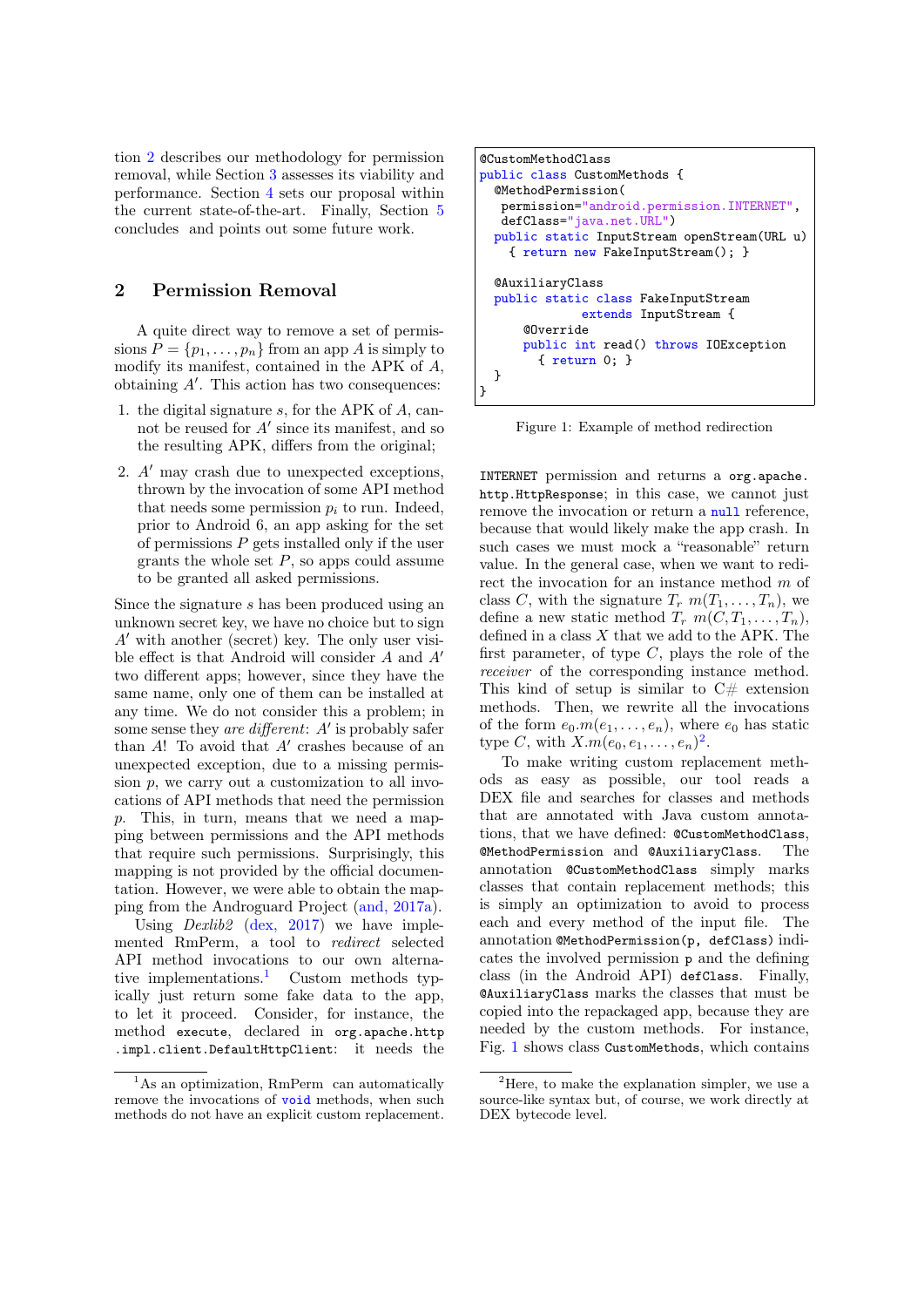<span id="page-2-1"></span>

Figure 2: Distribution of dangerous permissions in the dataset.

a redirection for method openStream defined in class java.net.URL.

### <span id="page-2-0"></span>3 Experimental Assessment

To assess the effectiveness and efficiency of the proposed methodology, we have carried out an empirical assessment by executing RmPerm on a dataset of 81, 000 APKs randomly downloaded from three different markets, namely Google Play (70, 000 APKs), Aptoide (5, 500 APKs) and Uptodown (5, 500 APKs). Since we could not conceivably choose, for each app of the dataset, a different set of permissions to remove, we have decided to assess the worst-case scenario, that is, to remove all dangerous permissions from each app  $A$ , producing a new app  $A'$ ; then, we have checked whether the less-privileged app  $A'$  could be installed and execute properly. This process is detailed below.

Dangerous permissions refer to the Android classification [\(req, 2017\)](#page-7-6); there currently are 24 dangerous permissions. They are strictly related to the user's privacy as they allow app to access storage, camera, GPS coordinates, user's calendar and contacts, just to cite a few.

We extracted all permissions requested by the apps in our dataset by systematically parsing the app manifest file, that contains all permissions required by an app. Fig. [2](#page-2-1) shows the distribution of dangerous permissions in the dataset. Intuitively, the x-axis shows the 24 permissions ordered accordingly to their frequency on the dataset. The y-axis indicates the percentage of apps requesting the permission. Fig. [3](#page-3-0) plots the top 24 permissions requested by apps in the same way.

Testing RmPerm. A single automated test, for each app  $A$ , runs as follow:

- 1. RmPerm gets the APK of app A, and builds up a new app  $A'$  that does not require any dangerous permission.
- <span id="page-2-2"></span>2.  $A'$  is installed on an actual Android device.
- <span id="page-2-3"></span>3. If this step fails, the original A is installed, in order to verify whether the failure is due to the modification carried out by RmPerm or it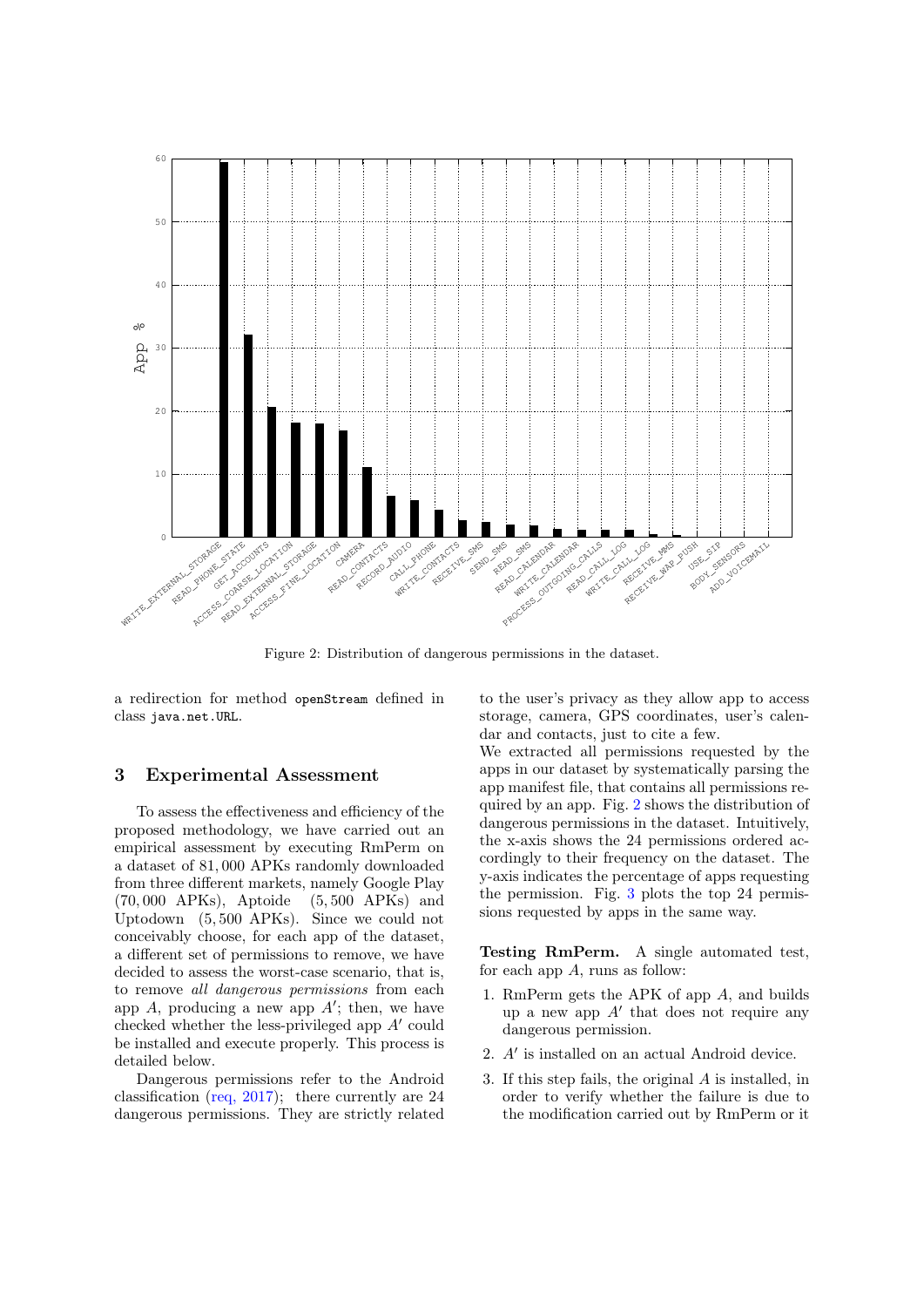<span id="page-3-0"></span>

Figure 3: Top 24 requested permissions in the dataset. Dangerous permissions are labeled with \*.

is independent from the permission removal.

- <span id="page-3-1"></span>4. If the installation of  $A'$  has been successful, its behavior is tested by generating a stream of 512 pseudo-random user events with Mon $key \pmod{2017}$ , seeded by a random number n. Using different seed values leads to generate distinct sequences of user events. If  $A'$ fails, this can be due either to the removal of permissions or to the presence of bugs in the original app A.
- <span id="page-3-2"></span>5. To ascertain this, we stimulate A with the same stream of events, generated by seeding Monkey with the same seed n.

Through previous steps, we can empirically assess whether the removal of dangerous permissions through RmPerm leads to failures. We carried out the experimental assessment on a Dell XPS 9530 (Ubuntu 16.04, Intel i7-4712HQ @ 2.30GHz, 16GB RAM), as well as on two Asus Z170CG (Android 5.0.2, Intel Atom x3-C3200 @ 900MHz, 1GB RAM) that we used to install and (automatically) stimulate the apps.

Our results indicate that on 81, 000 samples,

2, 358 repackaged apps failed in step [2;](#page-2-2) that is, they could not be installed successfully. Among these, 572 failed the step [3](#page-2-3) too; this means that the corresponding original APKs were already broken in some way. Therefore, we discarded them and we considered a new set, consisting of the original samples except for the already broken APKs; that is,  $81,000 - 572 = 80,428$ apps. On this set, the 98% = 78, 642/80, 428 of repackaged apps have been successfully installed. Then, we stimulated the installed apps according to step [4.](#page-3-1) Among these, 66, 051 were repackaged and stimulated without crashes, while  $14,377 (= 80,428 - 66,051)$  failed and required further analysis. Therefore, we applied step [5](#page-3-2) to such apps obtaining that 3, 633 original apps crashed, thereby proving that the same problems affected the original app, too. For this reason, we also discarded these APKs. Summing up, the  $86\% = 66,051/76,795$  of working apps have been successfully modified, installed and executed properly after removing all dangerous permissions.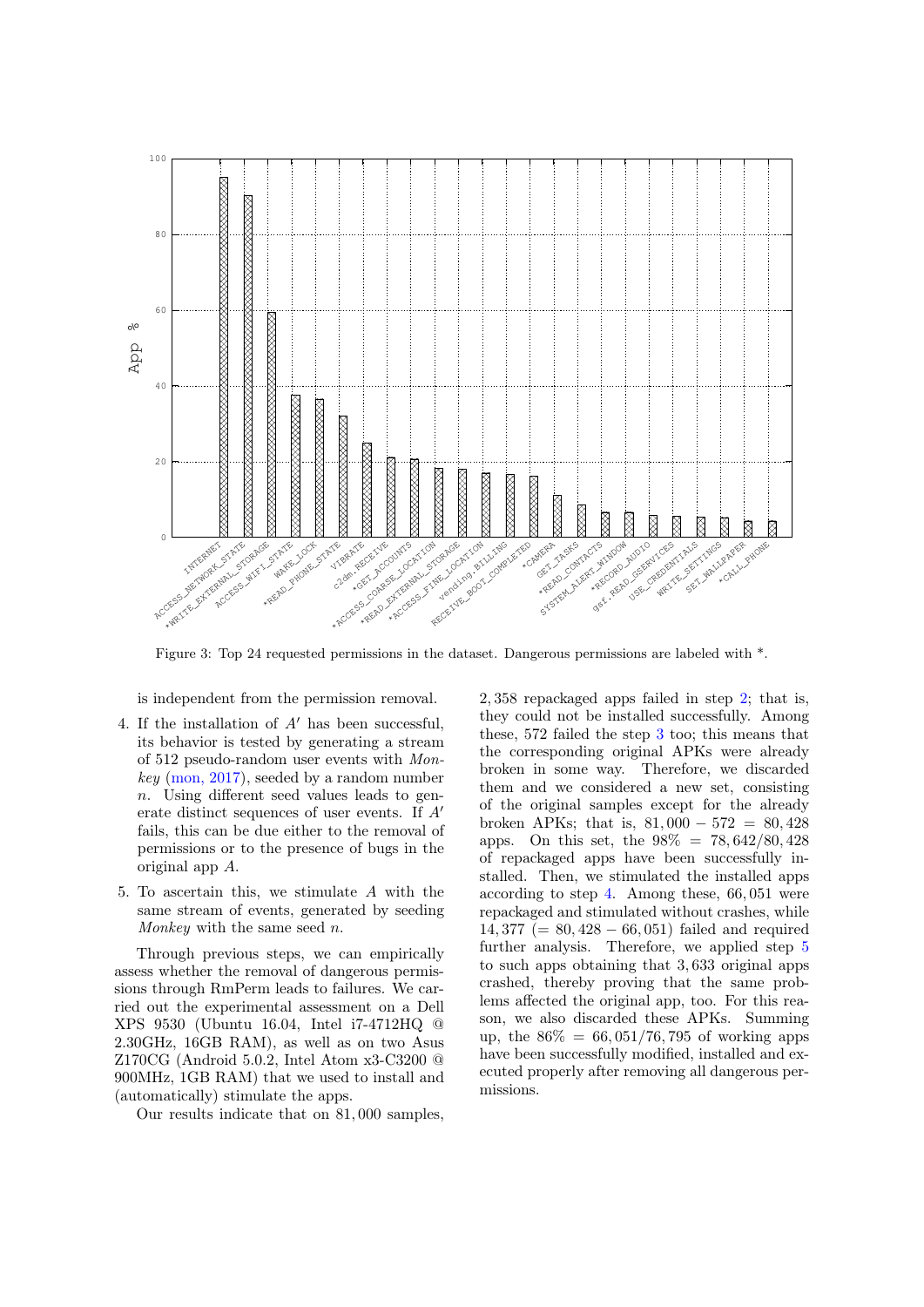<span id="page-4-0"></span>

|                                    | #Permissions |          |                | SizeRatio   |      | Exec. times |               | Test results |              |
|------------------------------------|--------------|----------|----------------|-------------|------|-------------|---------------|--------------|--------------|
| AppName                            | original     | new      | Δ              | ${\rm APK}$ | DEX  | $_{\rm PC}$ | <b>Tablet</b> | Inst.        | Monkey       |
| AdobeReader                        | 6            | 3        | 3              | 1.16        | 1.00 | 5.70        | 27.41         | ✓            | ✓            |
| $\overline{\text{CandyCrushSaga}}$ | 10           | 8        | $\overline{2}$ | 1.08        | 0.99 | 6.17        | 30.83         | $\checkmark$ | $\checkmark$ |
| Facebook                           | 48           | 33       | 15             | 1.03        | 0.94 | 4.04        | 27.73         | ✓            | $\checkmark$ |
| Instagram                          | 25           | 17       | 8              | 1.19        | 1.01 | 7.13        | 30.15         |              | $\checkmark$ |
| LedFlashLight                      | 9            | 8        | 1              | 1.06        | 1.00 | 6.60        | 27.47         |              | $\checkmark$ |
| $\overline{\text{MG}}$ uard        | 35           | 33       | $\overline{2}$ | 0.97        | 1.00 | 8.46        | 32.57         | X            | n. a.        |
| Shazam                             | 20           | 13       | 7              | 1.04        | 1.00 | 7.25        | 35.49         | $\checkmark$ | X            |
| <b>Skype</b>                       | 45           | 33       | 12             | 1.13        | 1.00 | 11.49       | 44.82         | $\checkmark$ | ✓            |
| Snapchat                           | 15           | 7        | 8              | 1.07        | 1.00 | 5.14        | 25.17         | $\checkmark$ | $\checkmark$ |
| Spotify                            | 23           | 19       | 4              | 1.11        | 1.00 | 8.49        | 35.50         | $\checkmark$ | X            |
| $\overline{\text{Switch}}$         | 14           | 11       | 3              | 1.18        | 1.00 | 9.62        | 31.90         |              | X            |
| Telegram                           | 32           | 21       | 11             | 1.12        | 1.00 | 5.94        | 23.94         | $\checkmark$ | X            |
| Twitter                            | 31           | 22       | 9              | 1.45        | 1.00 | 8.76        | 28.19         | $\checkmark$ | $\checkmark$ |
| Viber                              | 56           | 41       | 15             | 1.21        | 1.00 | 7.65        | 29.35         | $\checkmark$ | ✓            |
| Whatsapp                           | 50           | 38       | 12             | 1.45        | 1.00 | 7.38        | 26.95         |              | X            |
| $\cdots$                           |              | $\cdots$ | .              |             |      | .           | .             | $\cdots$     | $\cdots$     |
| Average                            | 6.8          | 4.9      | $2.1\,$        | $1.1\,$     | 1.1  | 3.9         | 27.1          |              |              |
| <b>Std</b> deviation               | 5.9          | 4.4      | $2.4\,$        | 0.2         | 3.1  | 3.3         | 9.8           |              |              |

Table 1: RmPerm: Performance and size statistics.

<span id="page-4-1"></span>

Figure 4: Time required to repackage an app

Discussion on global statistics. We analyzed the average values for the whole dataset in terms of permission removal, size of APKs and DEX after repackaging, as well as the time required for the whole process. To this aim, Table [1](#page-4-0) summarizes global and some per-app statistics; the database containing all the data can be freely downloaded [\(sql, 2017\)](#page-7-8). Regarding permissions, removing dangerous ones has led to the removal, on average, of 38% of all app permissions, as original apps have on average 6.8 permissions while repackaged ones have 4.9, with a large standard deviation value in both cases.

Repackaging phase does not alter the size of the APKs significantly; on average, repackaged APKs are smaller by a factor of 1.1, with a standard deviation of 0.2. Modified DEX files are smaller on average, with a factor of 1.1 and a large standard deviation of 3.1. This is due to the fact that, when removing a set of permissions  $P$ , we also remove all invocations to void API methods, requiring some permission  $p \in P$ , for which we do not have explicitly defined a redirection. Furthermore, the size of the original manifest file is decreased, but the size of DEXs is increased due to the addition of custom classes/methods.

 $\mathbf{0}$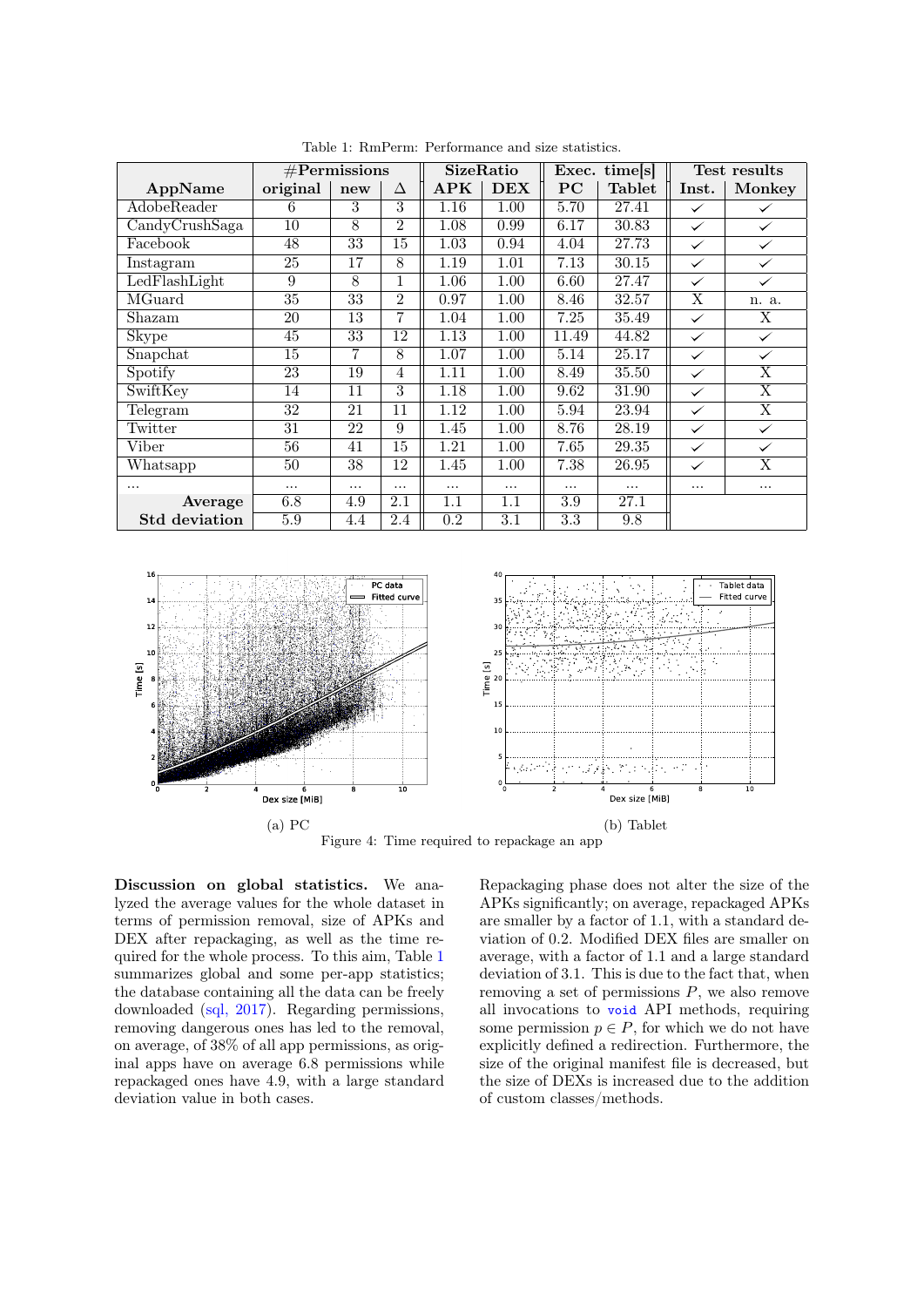RmPerm performance. We have measured the time needed to remove all dangerous permissions from an app, in two different use cases: when RmPerm is running on a PC, and when RmPerm is running on an Android device. We have measured the running time on all APKs of our sample set when running on the PC, while we have randomly picked 1, 000 apps when RmPerm was run on the Android device. Indeed, we were only interested to check whether running Rm-Perm on an Android device was practical and if the running time was still linear in the size of the DEX file. Fig. [4](#page-4-1) shows the performance results: the DEX size, say s, is generally a sensible parameter for predicting the running time  $t$ ; indeed, as shown by the fitted curve,  $t(s)$  is roughly a linear function. However, there are cases where a relatively small DEX file is contained in a large APK; for instance, this is the case for apps containing graphical/multimedia resources, like games. In these cases, the time to copy the resources from the original APK into the new one may prevail the time needed to process and rewrite the bytecode. This is the reason for the jitters in both graphs. Results have been positive in both regards: while obviously slower, running RmPerm on the device requires less than 30 seconds on average, and the times are still linear in the size of the DEX file, even though the slope is less steep and there is a constant cost, presumably due to the start-up time of RmPerm on Android.

## <span id="page-5-0"></span>4 Related Work

As shown by previous work [\(Felt et al., 2011b;](#page-7-9) [Felt et al., 2011a\)](#page-7-0) , many Android apps are overprivileged, that is, they request more permissions than they actually need, thereby making the built-in permission system rather inadequate to protect the users and their privacy. To address these concerns, some authors have proposed to enrich the built-in security framework, by modifying the underlying operating system, and requiring changes to the app sources, in order to exploit the new features.

One of the top problems related to Android permissions is the fact that, up to Android 6, the protection offered by the system was an all-ornothing choice at installation time, when the user was asked to accept *all* permissions requested by the app, or to abort the installation altogether. Moreover, with the current permissions management, if an app requests a dangerous permission, belonging to a certain permission group, and the user agrees on its usage, then the user is actually agreeing on accepting all permissions of the same group. That is, any subsequent update of the app can request, and be silently granted, any other permission belonging to an accepted group. Clearly, a fine-grained control was needed. For this reason, many proposals, including ours, tackle the built-in permission system directly. Apex [\(Nauman et al., 2010\)](#page-7-10) is a policy enforcement framework that allows users to selectively grant permissions to apps, as well as impose constraints on the usage of resources. This implementation requires some changes to the Android code base so, while we share a similar goal, the striking difference is that we require no changes to the underlying system.

Some work addresses privacy concerns directly: AppFence [\(Hornyack et al., 2011\)](#page-7-11) retrofits the Android operating system to protect private data from being exfiltrated, by replacing shadow data, in place of data that the user wants to keep private, and by blocking network transmissions that contain data the user marked for on-device use only. MockDroid [\(Beresford et al., 2011\)](#page-7-12) modifies the Android operating system to allow users to mock the app's accesses to a resources . We use a similar trick to avoid that apps crash due to unexpected exceptions, once we have removed some of their permissions. However, we repackage apps and leave the operating system untouched. Finally, TISSA [\(Zhou et al., 2011\)](#page-7-13) is a privacy-mode implementation in Android. All the above proposals allow to run unmodified apps more safely, at the cost of modifying the underlying Android operating system, which severely hampers the widespread adoption of these solutions.

Other proposals [\(Xu et al., 2012;](#page-7-14) [Jeon et al.,](#page-7-15) [2012;](#page-7-15) [Davis et al., 2012;](#page-7-16) [Backes et al., 2013;](#page-7-17) [Davis](#page-7-18) [and Chen, 2013;](#page-7-18) [Reddy et al., 2011\)](#page-7-19) bypass the need to modify the underlying operating system by repackaging arbitrary apps to attach user-level sandboxing and policy enforcement code. These proposals, like ours, use static analysis to identify the usage of API methods and instrument the bytecode to control the access to these invocations. However, with the exception of [\(Jeon](#page-7-15) [et al., 2012\)](#page-7-15), discussed below, all of these do not remove permissions from the manifest of the original app A, when creating the repackaged app  $A'$ ; thus, the underlying OS process that runs  $A'$  retains all permissions of the original app  $A$ . This means that incomplete/flawed implementations of bytecode rewriting can lead to bypassing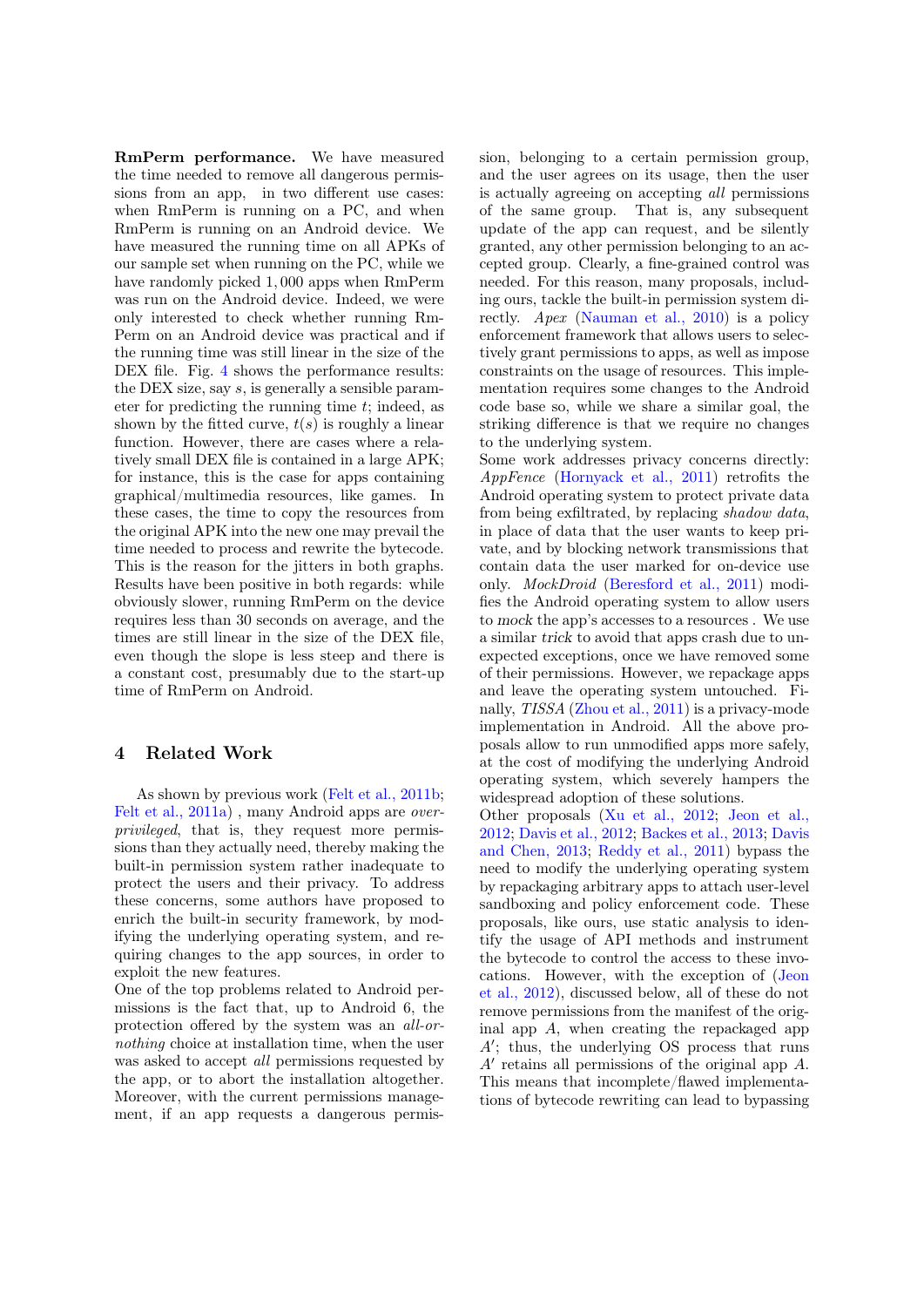access control mechanisms, e.g., by using Java re-flection and/or native code [\(Hao et al., 2013\)](#page-7-20).

Dr. Android [\(Jeon et al., 2012\)](#page-7-15) is a tool that uses bytecode rewriting to replace Android permissions with a specified set of fine-grained versions, that are accessed through a separate service, called Mr. Hide. In this case bytecode rewriting is adopted for replacing API calls, used by the original app, with interprocess communication primitives to query Mr. Hide service. These primitives are rather expensive, so there is a significant slowdown on API invocations. With our approach, instead, API invocations are "short-circuited" or removed altogether, making repackaged apps slightly faster than the original. Finally, Boxify [\(Backes et al., 2015\)](#page-7-21) has introduced a concept of app sandboxing on stock Android, based on app virtualization and processbased privilege separation. While this approach eliminates the need to repackage apps, it requires a lot of additional code (about 12 K lines of Java code, plus 3.5 K LoC of  $C/C++$ , according to the paper), which should be carefully audited<sup>[3](#page-6-1)</sup>. On the contrary, our approach simply requires to customize 57 trivial Java methods. Moreover, Boxify requires the presence of a fully privileged controller process, called Broker, which is an attractive target for privilege escalation attacks.

### <span id="page-6-0"></span>5 Conclusion and Future Work

We have presented a novel approach, and its supporting tool, to enable Android users to better protect their privacy by selectively removing permissions from any app, on any Android version. Indeed, our approach, which removes permissions from the set requested by an app by rewriting its APK, does not require any modification to the underlying operating system and is thus compatible with all versions and hardware architectures. The core idea is to remove the (user-selected) permissions from the app manifest, while redirecting API invocations, which need those removed permissions, to custom methods that return properly-crafted objects. These redirections, that we introduce by rewriting the DEX bytecode, aim at avoiding the throwing of (unexpected) security exceptions at runtime, which would make the app crash. We have implemented this approach in an open-source tool,

RmPerm, that we have used to assess the effectiveness of our idea on a set of 81, 000 real-world samples. The experimental results have been encouraging; indeed, we have blindly removed, from these apps, all dangerous permissions obtaining that 86% of these rewritten apps can be installed and executed without crashing. We plan to run more fine-grained tests to assess which subsets of dangerous permissions are more problematic. Obviously, we could not expect a 100% successrate: some apps do need some of the permissions they request. However, as we expected, the majority of them can be run equally fine with a strict subset of the permissions they originally requested. By using RmPerm, users can freely decide where to draw the "privacy line" and can run virtually any app without disclosing more personal information than they want to.

A limitation of our current implementation is that apps using anti-tampering techniques can detect that they have been rewritten. However, our experiments indicate that, for the time being, Android apps very seldom adopt anti-tampering techniques. Another limitation is that RmPerm currently redirects only "direct" API invocations, that is, we do not even try to redirect API invocations executed through the use of Java reflection or native code. We are considering how to extend our approach to intercept those reflective invocations too; however, this limitation is not severe as it may sound. With our approach, no Java nor any native code could ever exploit a removed permission, no matter what, since involved permission requests are actually removed from the app manifest. As remarked, the worst case scenario is a crash of the less-privileged app, but not a privacy leak.

Android 6 has introduced the possibility of both installing apps without granting all requested permissions at once, and toggling permissions at a later time. So, the usefulness of RmPerm could appear as dramatically reduced through the growing adoption of the latest Android versions. However, RmPerm offers a finer grained permission selection, which is unavailable in the Android user interface. In fact, Android 6 allows the user to only grant/deny groups of permissions. For instance, because the user-level permission group contacts consists of the set of permissions READ\_CONTACTS, WRITE\_CONTACTS and GET\_ACCOUNTS , an user cannot grant an app the ability to read his/her contacts, without granting the ability to write them too. While, by using RmPerm, such a policy is easily enforceable.

<span id="page-6-1"></span><sup>&</sup>lt;sup>3</sup>Authors promised to make the source code available, but at the time of writing, more than a year later, it is still unavailable.